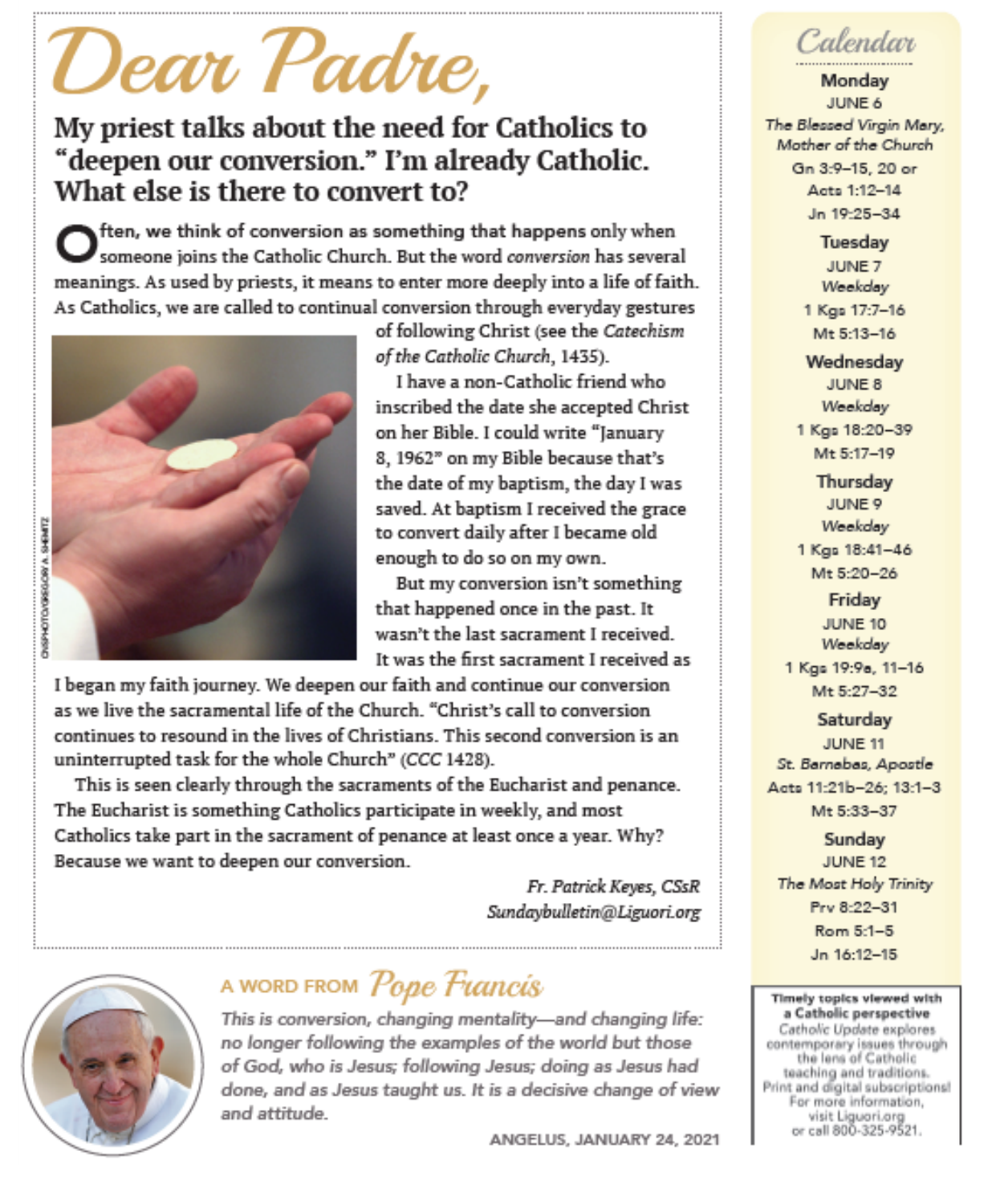

*Pentecost Sunday* June  $5<sup>th</sup>$ , 2022



# **St. Ann Catholic Church & Our Lady of Chartres Mission**

Pastor: Reverend Fr. David Milton **Office phone: 228-832-2560, Hours: Monday-Friday 9am-3pm.** Web: www.stannparishlizana.org --- Email: stanngulfport@hotmail.com



 **St. Ann Mass Schedule:**

Saturday – June  $4<sup>th</sup> 5:00$ pm-Ex Soc. Sunday – June  $5<sup>th</sup>$  9:00am-Parish

 **OLC Mass Schedule:** Sunday – June  $5<sup>th</sup>$  7:30am-Ex. Soc.

**SACRAMENT OF RECONCILIATION Before Mass and by Appointment**

Monday – June  $6<sup>th</sup> 8:00$ am-Ex. Soc. Wednesday – June  $8<sup>th</sup>$  6:00pm-Ex Soc. Thursday – June  $9<sup>th</sup> 8:00$ am-Ex Soc. Friday – June  $10^{th}$  8:00am – Ex. Soc.

Saturday – June 11<sup>th</sup> St. Ann 5:00pm-OPEN Sunday – June  $12<sup>th</sup>$  OLC 7:30am-OPEN Sunday – June  $12<sup>th</sup>$  9:00am-OPEN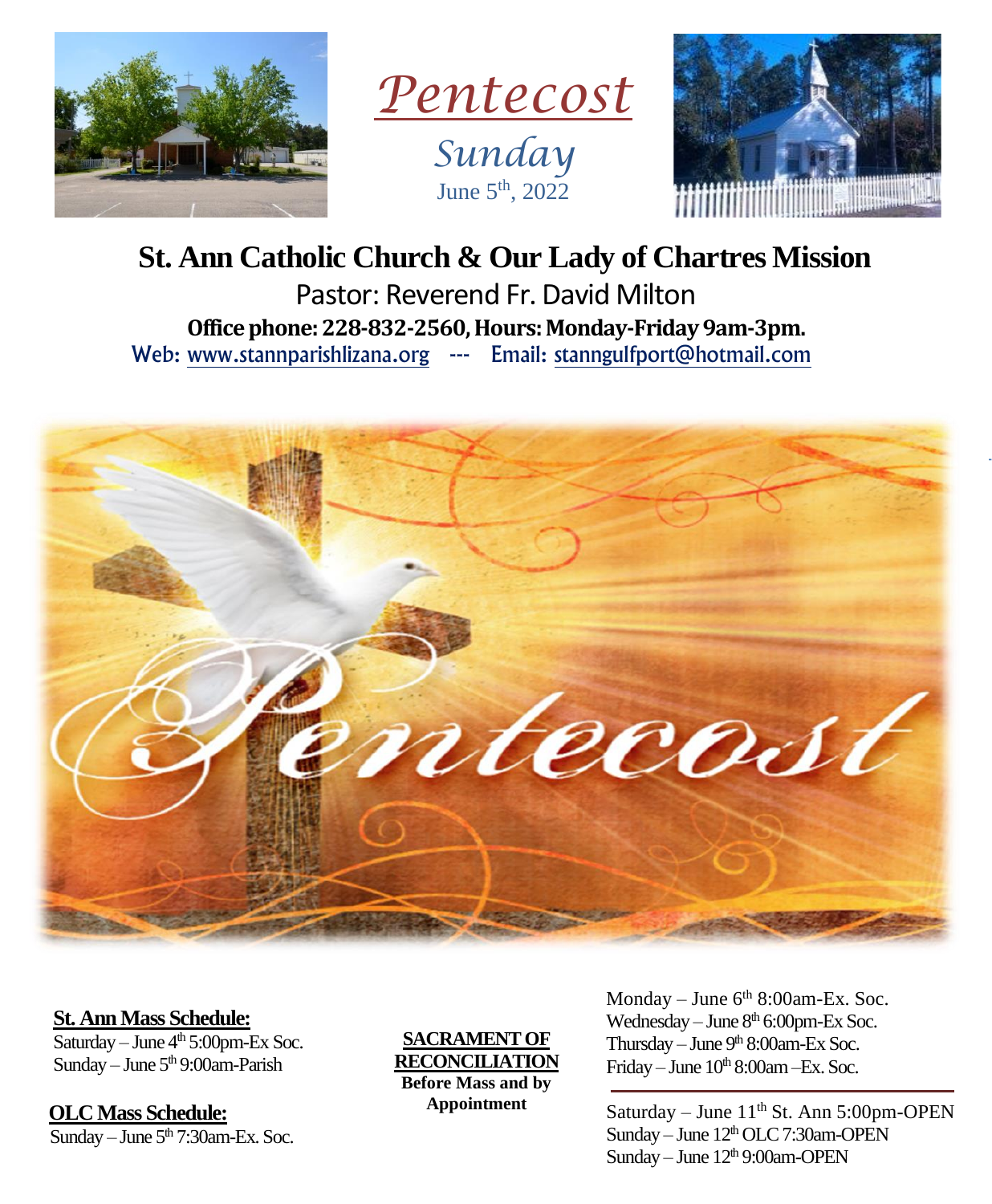### *From Father David'sDesk...*

# *Different Gifts, Service, and Workings*

**Paul's choice of words,** found in his instruction to the Corinthians, is telling. *Gifts*  refer to certain actions of the Holy Spirit; *service* is assistance within the community; and *workings* points to the dynamic power of God. Together these realities might raise the questions: What do I have? What can I do? How can I do it? This is the lesson of Pentecost.

We all possess remarkable gifts and abilities, some of which we might not even know we have until we are called upon to exercise them. Many interpreters think Paul was referring here to the extraordinary spiritual gifts that became obvious during liturgical services gifts like speaking in tongues. However, he expands this list to include gifts such as teaching, generosity, and showing compassion, for example (see Romans 12:6–8). Many of us possess these gifts. As for service, all we have to do is look around. We will find people in our families, our parishes, our workplaces who need our help, even if it is simple and limited. We cannot excuse ourselves with the response, "I can't. I don't have what it takes."

The feast we celebrate today reminds us we have been given the power of the Holy Spirit, working through our gifts and talents, to serve others. Everyone *can* do something; everyone *must* do something. Paul underscores this with the image of the body, which is made up of different parts. Either we work together doing what we can, or the entire body suffers. Remember, we have the power of the Spirit.

> With Prayers, *Fr. David*

#### **St. Ann Stewardship**

Identifiable: \$1652.00 – Loose: \$306.00- Children: \$9.00 – (ACH: \$5.00) **Total: \$1967.00**

**OLC Stewardship** Identifiable: \$75.00 – Loose: \$251.00 **Total: \$326.00**

#### **CATFISH Festival:**

An updated list of what we still need for the Catfish Festival is in the back of church. Please sign up to donate if possible. Contact Ruth (228) 234-6484 for more information. Drawdown tickets can be purchased by contacting Fr. David, Robert, or coming by the office.

As we move forward to Father's Day weekend and our festival, take a moment today to **Pray** for the success of our festival

**Sign up** to volunteer to work a booth or the concession stand

#### **Areas to Volunteer…**

- $\leftarrow$  Concessions\*
- $\overline{\phantom{a}}$  Fish Frying
- $\leftarrow$  Hamburgers
- $\perp$  Cokes
- $\perp$  Funnel Cakes
- $\blacksquare$  Desserts
- $\frac{1}{\sqrt{2}}$  \$1K Raffle & T-Shirts
- $\perp$  Crawfish
- $\frac{1}{2}$  Water Slide
- $\frac{1}{2}$  Snowballs
- $\bigstar$  Beer Booth
- $\overline{\phantom{a}}$  Lucky Draw
- $\overline{\phantom{a}}$  Bingo

**Commit** today to donate

#### **Prior to the Festival…**

Continue to **Pray** for the success of our festival **Sell** the \$1K Tickets **Give** a \$10 Bingo Donation or gift

All areas will open at the time of the tournament unless specified. Saturday/Sunday will open at 10:00am